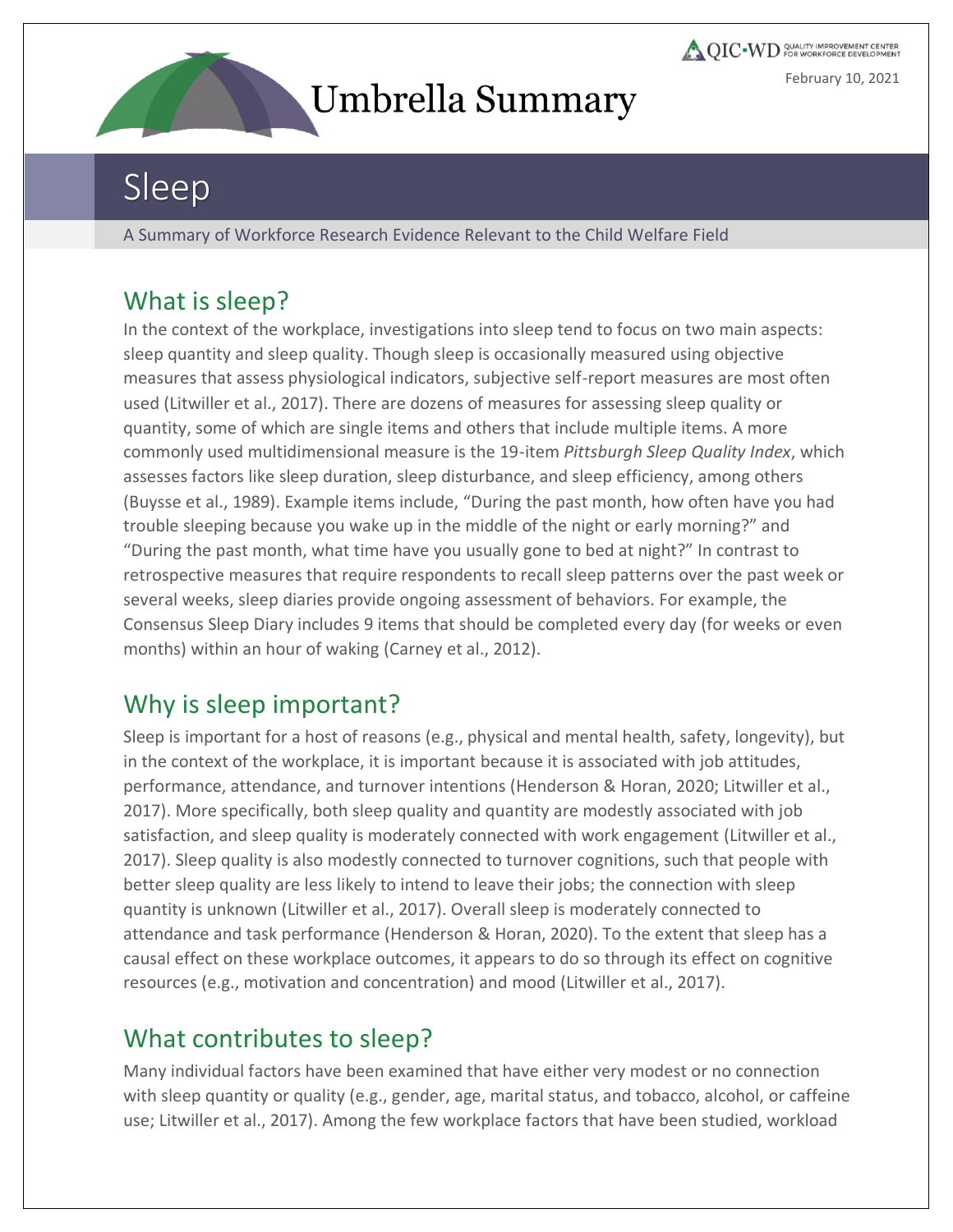and the number of hours worked have stronger connections to sleep (Litwiller et al., 2017), along with employees' perceptions that they have the ability to alter circumstances or outcomes of their work. Notably, support from coworkers, supervisors, or the organization in general is not connected to sleep (Litwiller et al., 2017). It should be noted that this research only examined factors that are merely associated with sleep, not on what factors influence sleep.

#### How can sleep be improved?

In the context of the workplace, there are many employee wellness programs that are intended to improve sleep habits. They have been categorized as falling into one of three types: educational interventions, health promotion interventions, and workplace environment modifications (Redeker et al., 2019). Educational interventions focus on providing information about sleep and the factors and strategies that might affect it. Health promotion interventions focus on increasing healthy behaviors, such as diet and exercise, to improve both health and sleep. Finally, workplace environment modifications involve changing physical aspects of the work setting, such as lighting and ventilation. Unfortunately, because there is too much diversity in these programs to conduct a meta-analysis, the stable effects of these programs are unknown. These types of sleep-focused programs are primarily in occupations that create sleep challenges, due to long hours or shift work, or that involve safety risks (e.g., truckers, law enforcement, health care). For occupations that do not fall in these categories, broader employee wellness programs sometimes include sleep-related advice as one of many supports for improving overall health and well-being.

#### QIC-WD Takeaways

- ► Both sleep quality and quantity are modestly associated with job satisfaction, and sleep quality is moderately connected with work engagement.
- ► Sleep quality is modestly connected to turnover cognitions, such that people with better sleep quality are less likely to intend to leave their jobs.
- ► Overall sleep is moderately connected to attendance and task performance.
- ► To the extent that sleep has a causal effect on these workplace outcomes, it appears to do so through its effect on cognitive resources and mood.
- ► Workload, hours worked, and perceptions of control at work may influence sleep.
- ► There are many types of workplace interventions to improve sleep, but more research is needed to determine their effectiveness. They have been broadly categorized as educational interventions, health promotion interventions, and workplace environment modifications.
- ► There are dozens of measures for assessing sleep quality or quantity, but a more commonly used measure is the 19-item [Pittsburgh Sleep Quality Index](https://www.sleep.pitt.edu/instruments/) by Buysse et al. (1989).